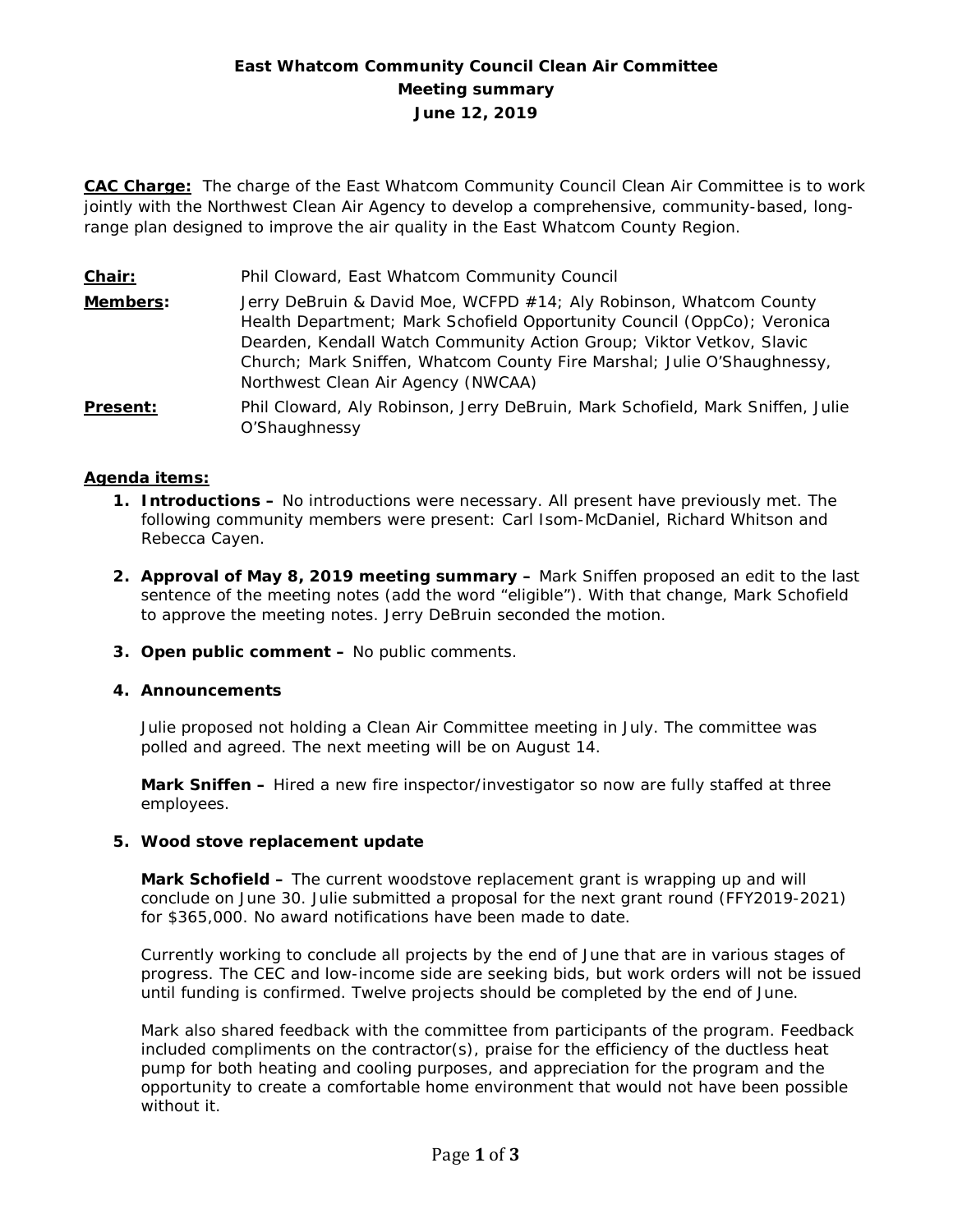## **6. Fire hazard/smoke reduction (chipping) event**

**Rebecca –** The event was a huge success. The amount of material received exceeded the anticipated two days of chipping. NW Clean Air authorized and will pay for another two days of chipping to handle the remaining material.

There was positive feedback from community participants on all aspects of the event. Many community members would like to see chipping events continue on a regular basis. However, the event was incredibly labor intensive for the volunteers so looking at ways to reduce labor demands is beneficial. Perhaps having residents place materials at the end of their driveway so the chipping truck could drive through the neighborhood is a better option. Rebecca believes that word-of-mouth could very well double participation at any future events. All leftover chips will be delivered to the Kendall Chapel.

Curious if there are any other potential funding sources other than the Whatcom County Conservation District. For this event, the Conservation District covered the costs of event advertisement and refreshments.

**Julie –** Sees the benefit in involving Whatcom County to participate and cover costs. The small monetary investment would offset the time and salary costs associated with outdoor burning complaint response.

**Mark Sniffen –** Commented that he will report to his supervisor on the success of the event, but that there are no guarantees. Sees the benefit to air quality and wildlife interface and potential fire hazard avoidance. A summary quantifying the amount of material chipped would be helpful. This event may provide an example of viable alternatives to **residential** burning in other parts of the county, which could eventually lead to a ban of **residential** burning (not silvicultural or agricultural burning).

**Jerry –** Suggested that if Sniffen supports this event in a public setting that it should occur jointly with NW Clean Air Agency to emphasize the positive impact in both smoke reduction and fire prevention.

**Aly –** Offered to help put together a one-page summary that highlights the event's accomplishments.

**Rebecca –** Expects to receive a final summary from Zender on the volume of material chipped. Also sees that regular chipping events may change the culture around burning because an alternative is available.

**All –** Committee members discussed "lessons learned" and aspects of potential future chipping events. This included; frequency (spring and/or fall), coordination of signup/pickup, potential hauling of material to gravel pit to prevent storage issues, emphasis that event is for residents only (not commercial clearing), accurate estimation of demand to determine cost, possible voucher system, assistance for the elderly and disabled, multiple loads from same property, possible fee charge, and future funding sources.

**Rebecca –** Would like to investigate and pursue the possibility of holding a comprehensive community cleanup that involves multiple agencies that will help establish a new 'baseline'.

#### **7. Outreach update**

**Julie –** Other than the chipping event, nothing to add.